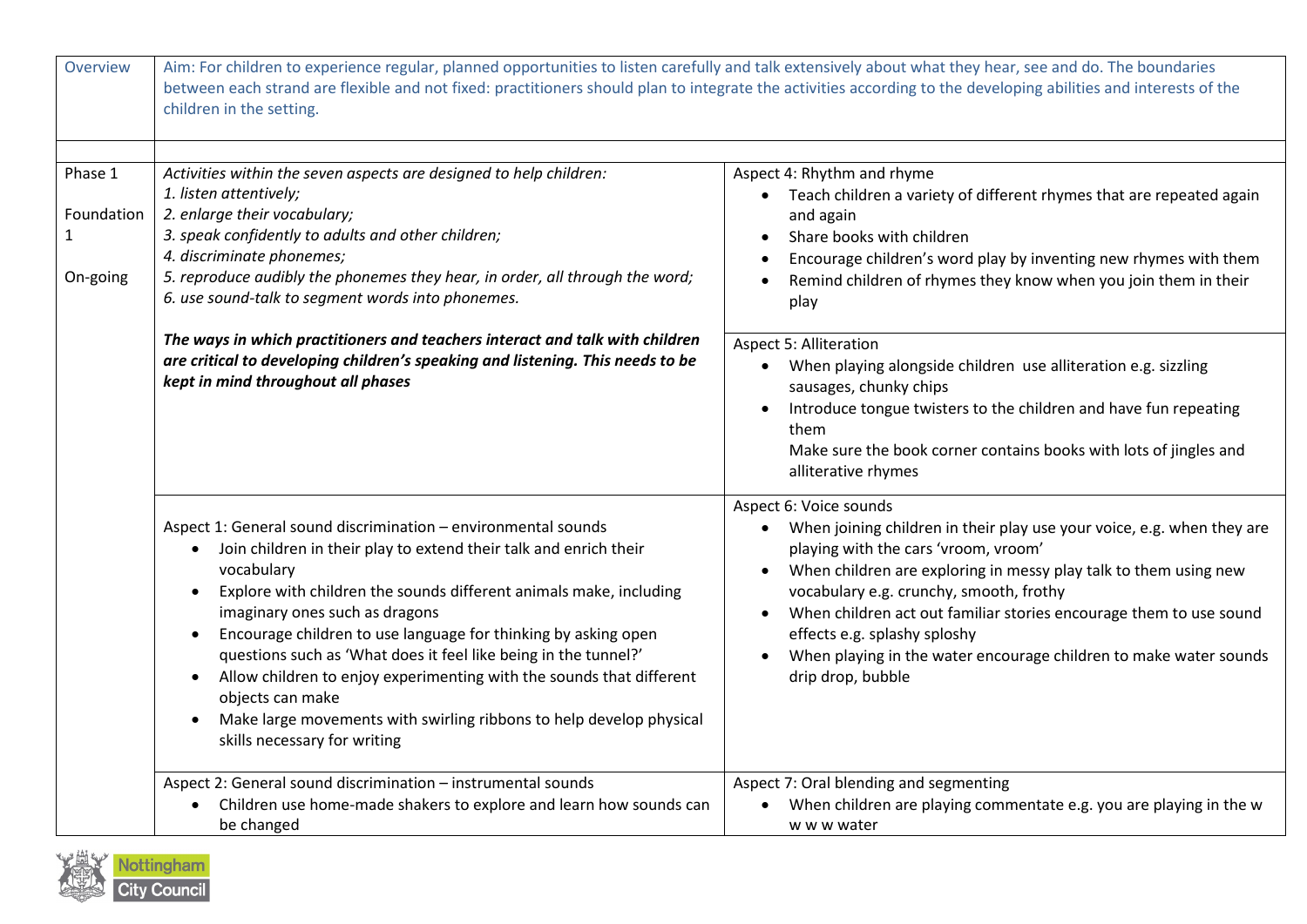|            | Play with musical instruments outdoors so children can experiment<br>with sounds that they can hear<br>Look out for children who can make up simple rhythms<br>٠<br>Observe how well children listen to each other when they are<br>experimenting with instruments                                                                                                                                                                                  | When giving familiar instructions sound talk to the last word e.g. 'Go<br>and get your c-o-a-t<br>Leave your teaching activities out for the children to explore playing<br>with them<br>Clap out sounds from simple CVC words e.g. s-i-t, c-a-t<br>Use your fingers when segmenting so children start to see how many |
|------------|-----------------------------------------------------------------------------------------------------------------------------------------------------------------------------------------------------------------------------------------------------------------------------------------------------------------------------------------------------------------------------------------------------------------------------------------------------|------------------------------------------------------------------------------------------------------------------------------------------------------------------------------------------------------------------------------------------------------------------------------------------------------------------------|
|            | Aspect 3: General sound discrimination - body percussion<br>Use the outdoor area as much as possible to encourage children to<br>explore different ways of making sounds with their bodies (stamping,<br>clapping etc)<br>Talk with children as they paint and comment on the movements they<br>are making<br>Observe how well the children march, stamp and splash (in water) to a<br>beat<br>Observe children when they re-enact familiar stories | sounds the word has.                                                                                                                                                                                                                                                                                                   |
| Assessment | Be developing their listening skills                                                                                                                                                                                                                                                                                                                                                                                                                |                                                                                                                                                                                                                                                                                                                        |
| By the end | Comparing and matching sounds made in the environment or made by instruments (e.g. drum, triangle, bells)                                                                                                                                                                                                                                                                                                                                           |                                                                                                                                                                                                                                                                                                                        |
| of Phase 1 | Singing songs and joining in with action rhymes                                                                                                                                                                                                                                                                                                                                                                                                     |                                                                                                                                                                                                                                                                                                                        |
| children   | Clapping a beat or rhythm back to an adult                                                                                                                                                                                                                                                                                                                                                                                                          |                                                                                                                                                                                                                                                                                                                        |
| should:    | Clapping out the syllables of words                                                                                                                                                                                                                                                                                                                                                                                                                 |                                                                                                                                                                                                                                                                                                                        |
|            | Recognising when words start with the same sound (orally)                                                                                                                                                                                                                                                                                                                                                                                           |                                                                                                                                                                                                                                                                                                                        |
|            | Beginning to orally blend sounds together e.g. /m/a/t mat                                                                                                                                                                                                                                                                                                                                                                                           |                                                                                                                                                                                                                                                                                                                        |
|            | Beginning to orally segment sounds                                                                                                                                                                                                                                                                                                                                                                                                                  |                                                                                                                                                                                                                                                                                                                        |

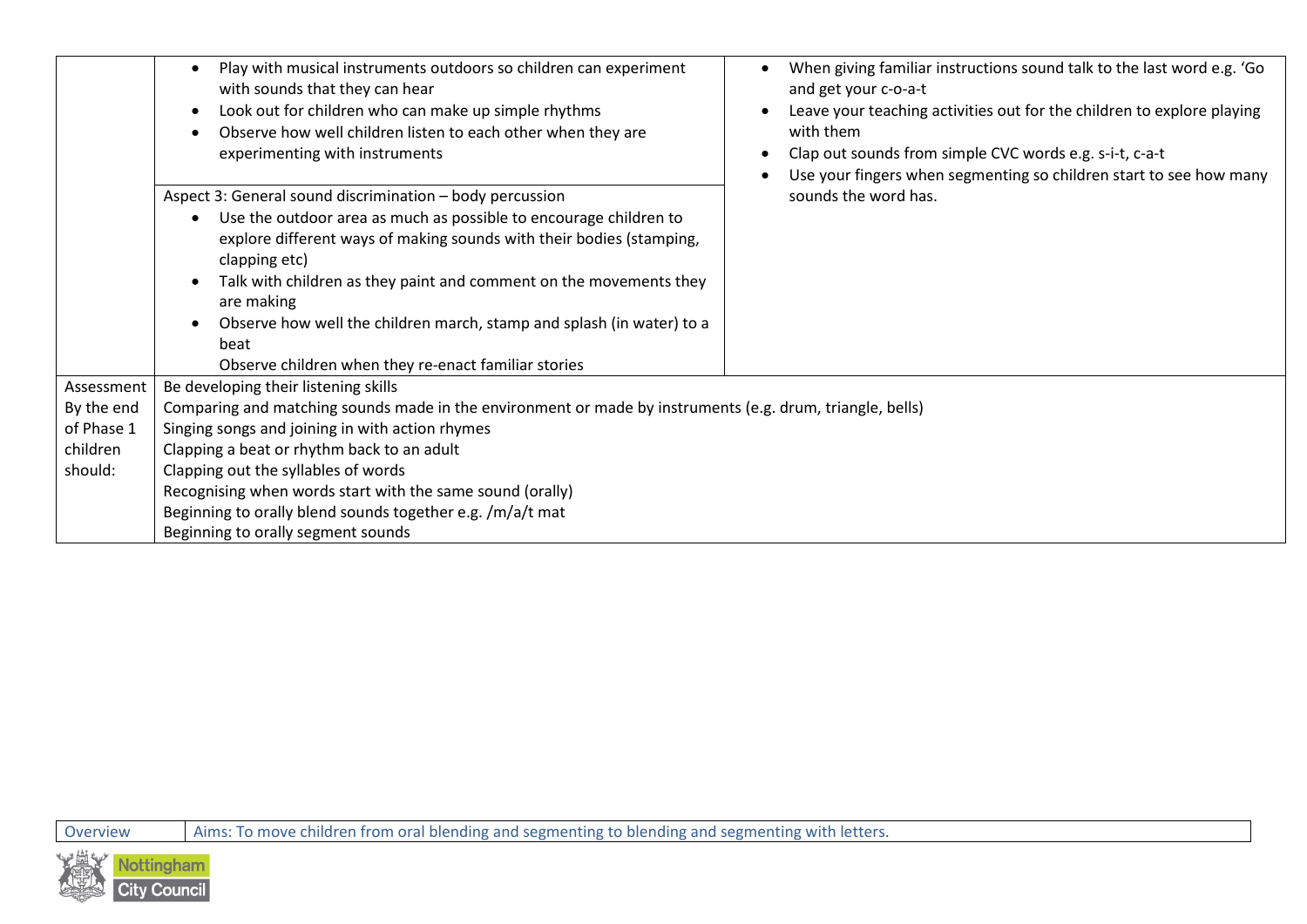| Phase 2          | To be able to orally blend and segment VC (if, am, on, up and 'silly' words like ip, ug, oc)and CVC words (cat, dog, pin, net)                             |                                                                                                                                                      |                                                     |
|------------------|------------------------------------------------------------------------------------------------------------------------------------------------------------|------------------------------------------------------------------------------------------------------------------------------------------------------|-----------------------------------------------------|
|                  | 25 Single phonemes +ck                                                                                                                                     | <b>Common Exception Words</b>                                                                                                                        | <b>Example Decodable Words</b>                      |
| Between 6-9      | Set 1: sat, tap, tap, pat                                                                                                                                  | the                                                                                                                                                  | in it on at if up                                   |
| weeks            | Set 2: sit, nip, mat, dip                                                                                                                                  | to                                                                                                                                                   | big get can mum dad got put him had but cat dog vet |
|                  | Set 3: gap, on, can, kip, pack                                                                                                                             | go                                                                                                                                                   | hat got pen bed can man sun duck                    |
|                  | Set 4: hat, net, rip, bed                                                                                                                                  | no                                                                                                                                                   |                                                     |
|                  | Set 5: win, fit, leg, up                                                                                                                                   |                                                                                                                                                      |                                                     |
|                  | Set 6: jet, vet, yet, zip, box                                                                                                                             |                                                                                                                                                      |                                                     |
| Assessment       | Give the sound when shown any phase 2 grapheme<br>$\bullet$                                                                                                |                                                                                                                                                      |                                                     |
| By the end of    |                                                                                                                                                            | Find any phase 2 grapheme when shown them as a group (e.g. on a sound mat or on a display)                                                           |                                                     |
| Phase Two        | Orally blend CVC words<br>$\bullet$                                                                                                                        |                                                                                                                                                      |                                                     |
| children should: | Orally segment CVC words<br>$\bullet$                                                                                                                      |                                                                                                                                                      |                                                     |
|                  | $\bullet$                                                                                                                                                  | Blend and segment in order to be able to read, and spell (using magnetic letters) VC words such as; am, on, up                                       |                                                     |
|                  | Be able to read the common exception words: the, to, go, no and I                                                                                          |                                                                                                                                                      |                                                     |
|                  | Evidence: (It is crucial that children have meaningful opportunities to practise, consolidate and extend their skills and knowledge in a range of contexts |                                                                                                                                                      |                                                     |
|                  | throughout the learning environment)                                                                                                                       |                                                                                                                                                      |                                                     |
|                  | Evidence will come from a variety of different places including:                                                                                           |                                                                                                                                                      |                                                     |
|                  | 'the revisit and review' and 'apply' sections of the discrete phonics teaching                                                                             |                                                                                                                                                      |                                                     |
|                  | Observations of children reading in the environment                                                                                                        |                                                                                                                                                      |                                                     |
|                  | <b>Guided reading</b>                                                                                                                                      |                                                                                                                                                      |                                                     |
|                  | Guided writing sessions                                                                                                                                    |                                                                                                                                                      |                                                     |
|                  | Child initiated activities -these will really help to confirm any observations made in more adult led situations and tell you what the child is capable of |                                                                                                                                                      |                                                     |
|                  | independently.                                                                                                                                             |                                                                                                                                                      |                                                     |
|                  | When observing a child reading ask:                                                                                                                        |                                                                                                                                                      |                                                     |
|                  | Is the child using his/her phonic knowledge and skills to identify the phonemes in words and beginning to blend them in order to read words                |                                                                                                                                                      |                                                     |
|                  | When observing writing ask:                                                                                                                                |                                                                                                                                                      |                                                     |
|                  | Is the child using his/her phonic skills in his/her writing, for example, beginning to orally segment words and attempting to write, or use magnetic       |                                                                                                                                                      |                                                     |
|                  | letters to form words, using the graphemes he/she knows                                                                                                    |                                                                                                                                                      |                                                     |
|                  | In independent reading and writing, children should know most of the Phase 2 grapheme-phoneme correspondences most of the time.                            |                                                                                                                                                      |                                                     |
|                  | What about children who are unable to orally segment CVC words?                                                                                            |                                                                                                                                                      |                                                     |
|                  |                                                                                                                                                            | Children who cannot 'sound talk' CVC words (e.g. cat /c//a//t/) need plenty of opportunities to practice oral blending and segmenting throughout the |                                                     |
|                  |                                                                                                                                                            | day. This is an essential skill to enable children to progress with their reading and writing.                                                       |                                                     |

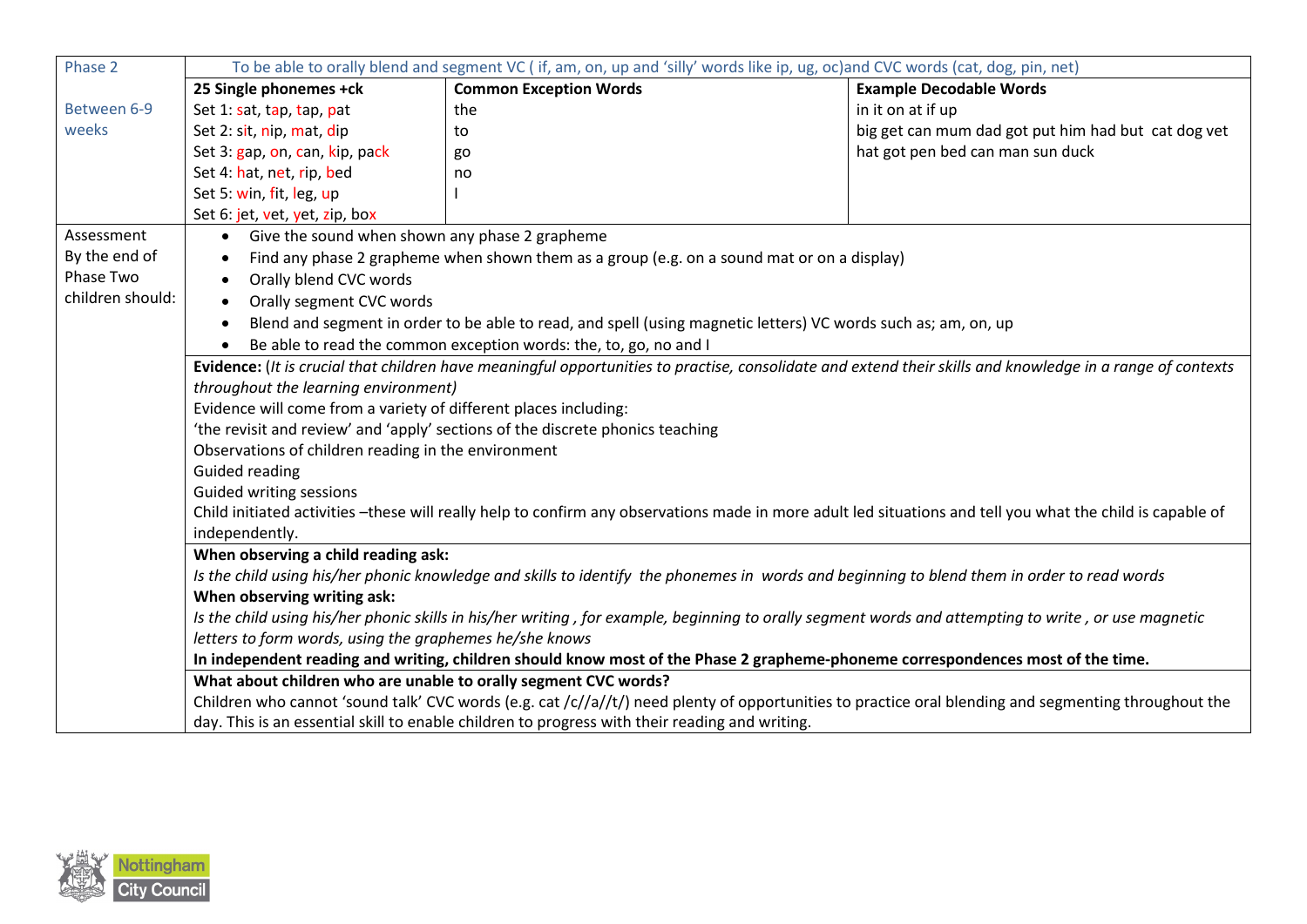| Overview       | Aims: To teach another 26 graphemes, most made up of 2 letters, so children can represent about 42 phonemes                                                                                        |                                                                                                                                             |                                  |
|----------------|----------------------------------------------------------------------------------------------------------------------------------------------------------------------------------------------------|---------------------------------------------------------------------------------------------------------------------------------------------|----------------------------------|
| Phase 3        | To continue to practise blending and segmenting CVC words                                                                                                                                          |                                                                                                                                             |                                  |
|                | To read and spell VCC (and end) and CCV (star crow) words                                                                                                                                          |                                                                                                                                             |                                  |
| <b>Between</b> |                                                                                                                                                                                                    | To orally blend and segment CVCC words (rocks chimp rains), CVC words (cat ship chop pain) VC words (in at on) and CCVC words (sleep train) |                                  |
| 12 and 16      | To begin to apply knowledge of blending and segmenting to read and spell simple two-syllable words and captions                                                                                    |                                                                                                                                             |                                  |
| weeks          | To start to learn letter names                                                                                                                                                                     |                                                                                                                                             |                                  |
|                | To read (and begin to spell) some more common exception words                                                                                                                                      |                                                                                                                                             |                                  |
| 3.1            | <b>Digraphs</b>                                                                                                                                                                                    | <b>Common Exception Words</b>                                                                                                               | <b>Example Decodable Words</b>   |
|                | Set 7 buzz puff hiss full                                                                                                                                                                          | he                                                                                                                                          | will that this then them         |
|                | Set 8 chat shop                                                                                                                                                                                    | me                                                                                                                                          | with fizz stuff ring             |
|                | Set 9 that thin                                                                                                                                                                                    | she                                                                                                                                         |                                  |
|                | Set 10 sing quit                                                                                                                                                                                   | we                                                                                                                                          |                                  |
|                |                                                                                                                                                                                                    | be                                                                                                                                          |                                  |
| 3.2            | Vowel digraphs and trigraphs                                                                                                                                                                       | <b>Common Exception Words</b>                                                                                                               | <b>Example Decodable Words</b>   |
|                | 11. rain feet night                                                                                                                                                                                | they                                                                                                                                        | pain chain feet keep light tight |
|                | 12. boat foot look                                                                                                                                                                                 | was                                                                                                                                         | coat boot cook                   |
|                | 13. farm for hurt                                                                                                                                                                                  | my                                                                                                                                          | charm car fort fork burn burp    |
|                | 14. cow coin dear                                                                                                                                                                                  | you                                                                                                                                         | now owl soil join fear year      |
|                | 15. fair sure                                                                                                                                                                                      | all                                                                                                                                         | chair hair manure sure           |
|                | 16. corner                                                                                                                                                                                         | are                                                                                                                                         | letter dinner                    |
|                |                                                                                                                                                                                                    | her                                                                                                                                         |                                  |
| Assessment     | Give the sound when shown all or most Phase 2 and Phase 3 graphemes<br>$\bullet$                                                                                                                   |                                                                                                                                             |                                  |
| By the end     | Find all or most Phase 2 and Phase 3 graphemes when given the sound (e.g. on a sound mat or on a display)<br>$\bullet$                                                                             |                                                                                                                                             |                                  |
| of Phase       | $\bullet$                                                                                                                                                                                          | Blend CVC words consisting of Phase 2 and Phase 3 graphemes when reading words, captions or short sentences and read them aloud accurately  |                                  |
| Three          | Read and understand simple sentences                                                                                                                                                               |                                                                                                                                             |                                  |
| children       |                                                                                                                                                                                                    | Segment and make a phonetically plausible attempt at spelling CVC words using Phase 2 and Phase 3 graphemes which match their spoken sounds |                                  |
| should:        | Write simple sentences which can be read by themselves and others                                                                                                                                  |                                                                                                                                             |                                  |
|                | Be able to read the common exception words: he me she we be they was my you all are her                                                                                                            |                                                                                                                                             |                                  |
|                | Be able to spell: the I to no go                                                                                                                                                                   |                                                                                                                                             |                                  |
|                |                                                                                                                                                                                                    |                                                                                                                                             |                                  |
|                | Evidence: (It is crucial that children have meaningful opportunities to practise, consolidate and extend their skills and knowledge in a range of contexts<br>throughout the learning environment) |                                                                                                                                             |                                  |
|                | Evidence will come from a variety of different places including:                                                                                                                                   |                                                                                                                                             |                                  |
|                | 'the revisit and review' and 'apply' sections of the discrete phonics teaching                                                                                                                     |                                                                                                                                             |                                  |
|                | Observations of children reading in the environment                                                                                                                                                |                                                                                                                                             |                                  |
|                | Shared reading                                                                                                                                                                                     |                                                                                                                                             |                                  |
|                | Shared writing                                                                                                                                                                                     |                                                                                                                                             |                                  |
|                | <b>Guided reading</b>                                                                                                                                                                              |                                                                                                                                             |                                  |
|                |                                                                                                                                                                                                    |                                                                                                                                             |                                  |

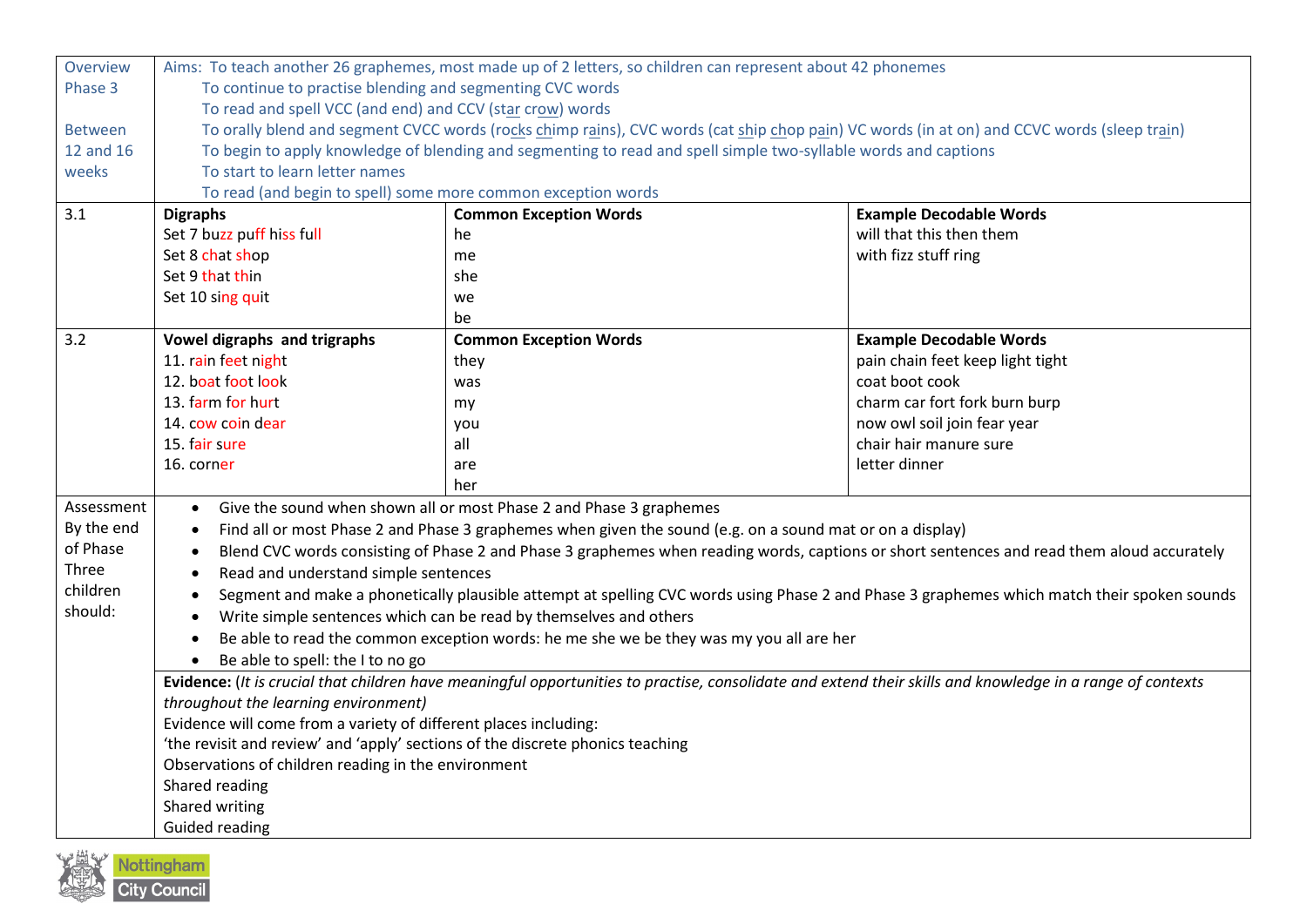|            | Guided writing sessions                                                                                                                                                                      |
|------------|----------------------------------------------------------------------------------------------------------------------------------------------------------------------------------------------|
|            | Child initiated activities -these will really help to confirm any observations made in more adult led situations and tell you what the child is capable of                                   |
|            | independently.                                                                                                                                                                               |
|            | When observing a child reading ask:                                                                                                                                                          |
|            | Is the child using his/her phonic knowledge and skills to identify the phonemes in a word and blending them in order to read single-syllable words<br>consisting of Phase 2 and 3 graphemes. |
|            | When observing writing ask:                                                                                                                                                                  |
|            | Is the child using his/her phonic knowledge and skills to segment single-syllable words and making phonemically plausible attempts at spelling using Phase                                   |
|            | 2 and 3 graphemes?                                                                                                                                                                           |
|            | In independent reading and writing, children should know most of the Phase 2 and 3 graphemes-phoneme correspondences most of the time.                                                       |
|            | How many grapheme-phoneme correspondences do children need to know to be considered secure at Phase 3?                                                                                       |
|            | Children should know one way of writing every sound they can hear in words and should be able to apply this knowledge in their child initiated writing.                                      |
|            | What about children who able to apply during the 'revisit and review' during the discrete phonic lesson but are unable to use Phase 2 and Phase 3<br>graphemes in their writing?             |
|            | Children who are unable to make phonemically plausible attempts at writing using taught graphemes are not yet secure at Phase 3. They need lots of                                           |
|            | writing opportunities, linked to their interests, to practise oral blending and segmenting so that they can hear every sound. Allowing them to change                                        |
|            | colours when starting a new word can help with children who don't write all the sounds that they can hear in a word when writing a caption.                                                  |
|            |                                                                                                                                                                                              |
| By the end | Children will have been taught 1 representation for each of the common sounds in English (excluding /zh/). To be secure at Phase 3 they must be starting                                     |
| of Phase 3 | to make phonemically plausible attempts at most of the words which they want to use in their writing, using their phonic knowledge.                                                          |
|            | Many children will also be able to read two-syllable words and simple captions. The skills of blending and segmenting must be secure.                                                        |
|            |                                                                                                                                                                                              |

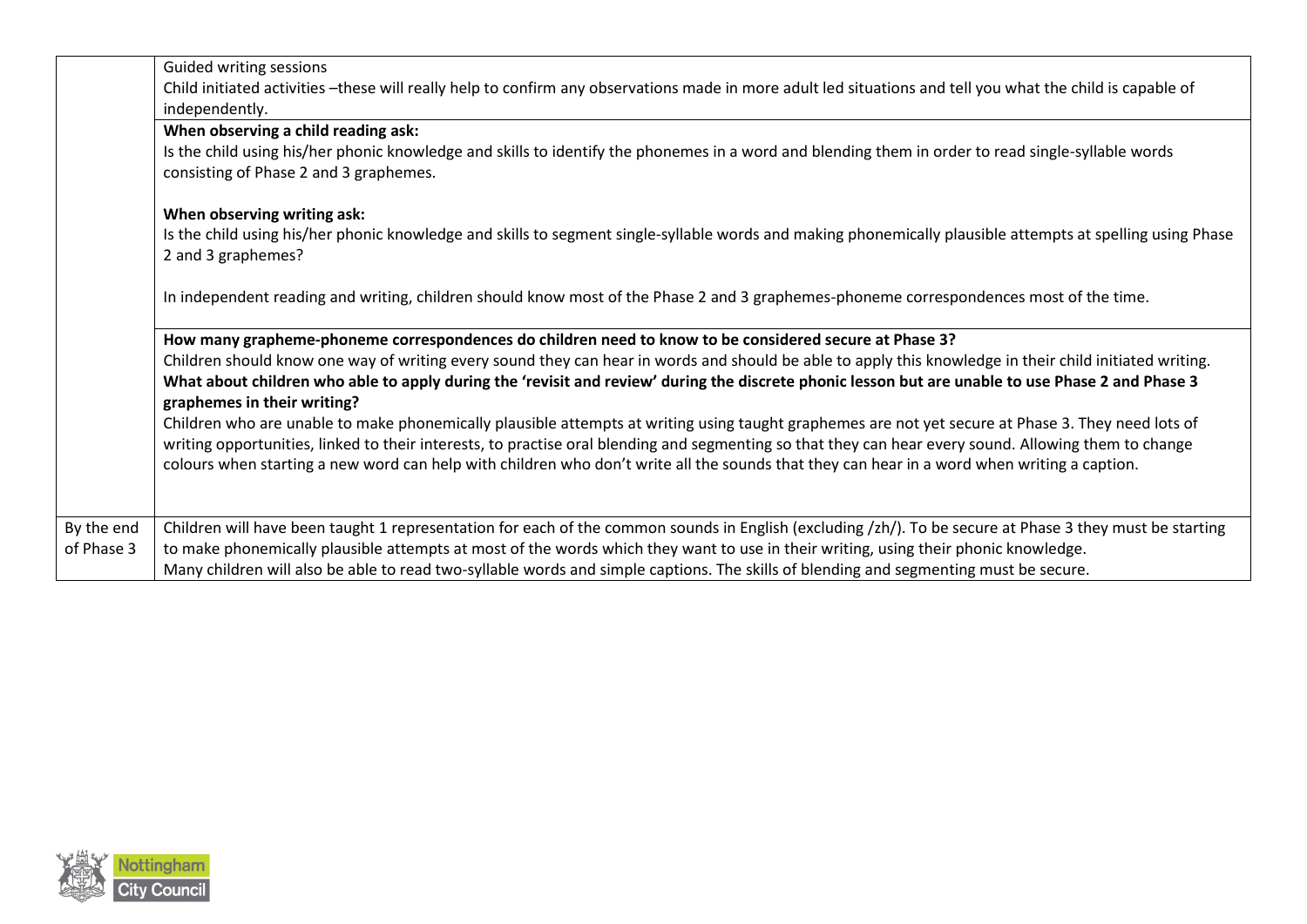| Overview         | Aims: To consolidate children's knowledge of graphemes in reading and spelling words containing adjacent consonants and polysyllabic words                                      |                                                                                                     |                               |                                                                                                                                                            |
|------------------|---------------------------------------------------------------------------------------------------------------------------------------------------------------------------------|-----------------------------------------------------------------------------------------------------|-------------------------------|------------------------------------------------------------------------------------------------------------------------------------------------------------|
| Phase 4          | To read and spell:                                                                                                                                                              |                                                                                                     |                               |                                                                                                                                                            |
|                  | CVC words (rain chop),<br>$\bullet$                                                                                                                                             |                                                                                                     |                               |                                                                                                                                                            |
| Between 4-7      | CVCC words (champ bench punch toast),<br>$\bullet$                                                                                                                              |                                                                                                     |                               |                                                                                                                                                            |
| weeks            | CCVC words (spark growl clean swing spoon),<br>$\bullet$                                                                                                                        |                                                                                                     |                               |                                                                                                                                                            |
|                  | CCVCC words (trench crust),<br>٠                                                                                                                                                |                                                                                                     |                               |                                                                                                                                                            |
|                  | <b>CCCVC</b> words (spring strap)<br>$\bullet$                                                                                                                                  |                                                                                                     |                               |                                                                                                                                                            |
|                  | CCCVCC words (scrunch streets).                                                                                                                                                 |                                                                                                     |                               |                                                                                                                                                            |
|                  | No new GPCs taught                                                                                                                                                              |                                                                                                     | <b>Common Exception Words</b> | <b>Example Decodable Words</b>                                                                                                                             |
|                  |                                                                                                                                                                                 |                                                                                                     |                               | Went it's from children just help lunchbox desktop                                                                                                         |
|                  |                                                                                                                                                                                 | said                                                                                                | there                         | shampoo handstand sandpit thundering bench roast                                                                                                           |
|                  |                                                                                                                                                                                 | so                                                                                                  | little                        | swing spoon scrunch never morning plants green three                                                                                                       |
|                  |                                                                                                                                                                                 | have                                                                                                | one                           |                                                                                                                                                            |
|                  |                                                                                                                                                                                 | like                                                                                                | do                            |                                                                                                                                                            |
|                  |                                                                                                                                                                                 | some                                                                                                | when                          |                                                                                                                                                            |
|                  |                                                                                                                                                                                 | come                                                                                                | out                           |                                                                                                                                                            |
|                  |                                                                                                                                                                                 | were                                                                                                | what                          |                                                                                                                                                            |
| Assessment       | $\bullet$                                                                                                                                                                       | Give the sound when shown any phase 2 or 3 grapheme                                                 |                               |                                                                                                                                                            |
| By the end of    | $\bullet$                                                                                                                                                                       |                                                                                                     |                               | Find any phase 2, or phase 2 grapheme when shown them as a group (e.g. on a sound mat, on a sound fan, on a display)                                       |
| Phase 4          | Blend and read words with adjacent consonants<br>$\bullet$                                                                                                                      |                                                                                                     |                               |                                                                                                                                                            |
| children should: | Segment and spell words with adjacent consonants<br>$\bullet$                                                                                                                   |                                                                                                     |                               |                                                                                                                                                            |
|                  | ٠                                                                                                                                                                               |                                                                                                     |                               |                                                                                                                                                            |
|                  | Be able to read the common exception words: some, come, one, said, so, do were, when, have, there, out, like, little, what<br>Read and understand simple sentences<br>$\bullet$ |                                                                                                     |                               |                                                                                                                                                            |
|                  | $\bullet$                                                                                                                                                                       | Be able to spell the common exception words: he, she, we, me, be, was, my, you, her, they, all, are |                               |                                                                                                                                                            |
|                  | Write each letter, usually correctly<br>٠                                                                                                                                       |                                                                                                     |                               |                                                                                                                                                            |
|                  |                                                                                                                                                                                 |                                                                                                     |                               |                                                                                                                                                            |
|                  | Write simple sentences which can be read by themselves and others<br>Know the names of the letters in the alphabet                                                              |                                                                                                     |                               |                                                                                                                                                            |
|                  | Evidence: (It is crucial that children have meaningful opportunities to practise, consolidate and extend their skills and knowledge in a range of contexts                      |                                                                                                     |                               |                                                                                                                                                            |
|                  | throughout the learning environment)                                                                                                                                            |                                                                                                     |                               |                                                                                                                                                            |
|                  | Evidence will come from a variety of different places including:                                                                                                                |                                                                                                     |                               |                                                                                                                                                            |
|                  | 'the revisit and review' and 'apply' sections of the discrete phonics teaching                                                                                                  |                                                                                                     |                               |                                                                                                                                                            |
|                  | Observations of children reading in the environment                                                                                                                             |                                                                                                     |                               |                                                                                                                                                            |
|                  | Shared reading                                                                                                                                                                  |                                                                                                     |                               |                                                                                                                                                            |
|                  | Shared writing                                                                                                                                                                  |                                                                                                     |                               |                                                                                                                                                            |
|                  | Guided reading                                                                                                                                                                  |                                                                                                     |                               |                                                                                                                                                            |
|                  | Guided writing sessions                                                                                                                                                         |                                                                                                     |                               |                                                                                                                                                            |
|                  |                                                                                                                                                                                 |                                                                                                     |                               | Child initiated activities -these will really help to confirm any observations made in more adult led situations and tell you what the child is capable of |
|                  | independently.                                                                                                                                                                  |                                                                                                     |                               |                                                                                                                                                            |

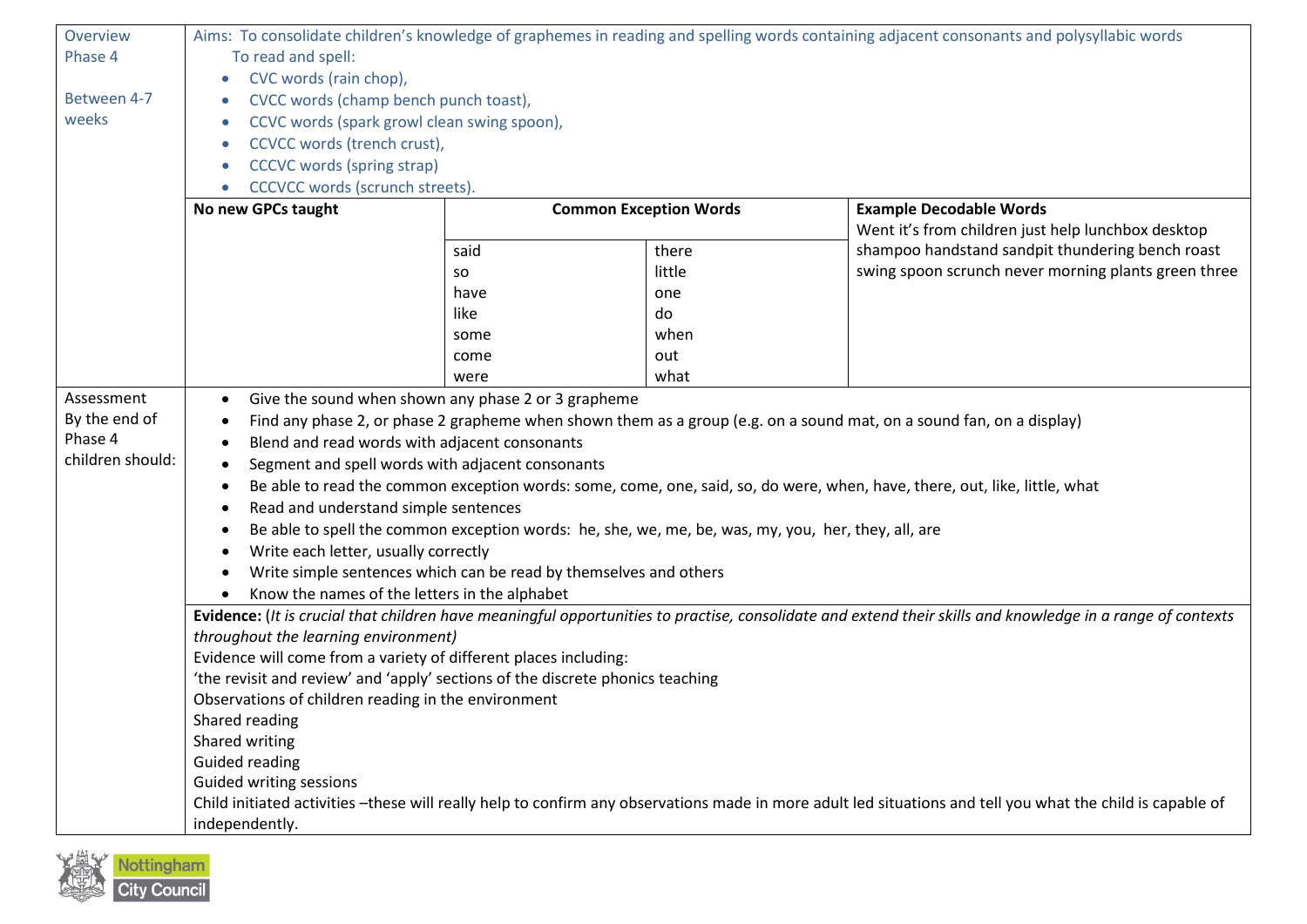| When observing a child reading ask:                                                                                                                 |
|-----------------------------------------------------------------------------------------------------------------------------------------------------|
| Is the child using his/her phonic knowledge and skills to identify the phonemes in a word and blending them in order to read single-syllable words  |
| consisting of Phase 2 and 3 graphemes and adjacent consonants.                                                                                      |
| When observing writing ask:                                                                                                                         |
| Is the child using his/her phonic knowledge and skills to segment single-syllable words, including adjacent consonants, and making phonemically     |
| plausible attempts at spelling using Phase 2 and 3 graphemes?                                                                                       |
| Some spellings may be inaccurate at this stage, but the children's letter knowledge along with their ability to segment should allow them to make a |
| good attempt at writing many of the words they wish to use.                                                                                         |
| In independent reading and writing, children should know and use correctly most of the Phase 2 and Phase 3 grapheme-phoneme correspondences         |
| most of the time and read and write phonemically plausible representations of words containing adjacent consonants.                                 |
| What about a child who can blend adjacent consonants for reading but can't segment adjacent consonants at the end of words in their writing. Are    |
| they secure at Phase 4?                                                                                                                             |
| Children who are unable to segment to spell words containing adjacent consonants at the beginning and end or words are not yet secure at Phase 4.   |
| These children need more practise of oral segmentation of adjacent consonants and how to represent them in writing.                                 |
|                                                                                                                                                     |

| Overview | Aims: To broaden children's knowledge of graphemes and phonemes for use in reading and spelling                |
|----------|----------------------------------------------------------------------------------------------------------------|
| Phase 5  | To learn new graphemes and alternative pronunciations for these graphemes and graphemes that they already know |

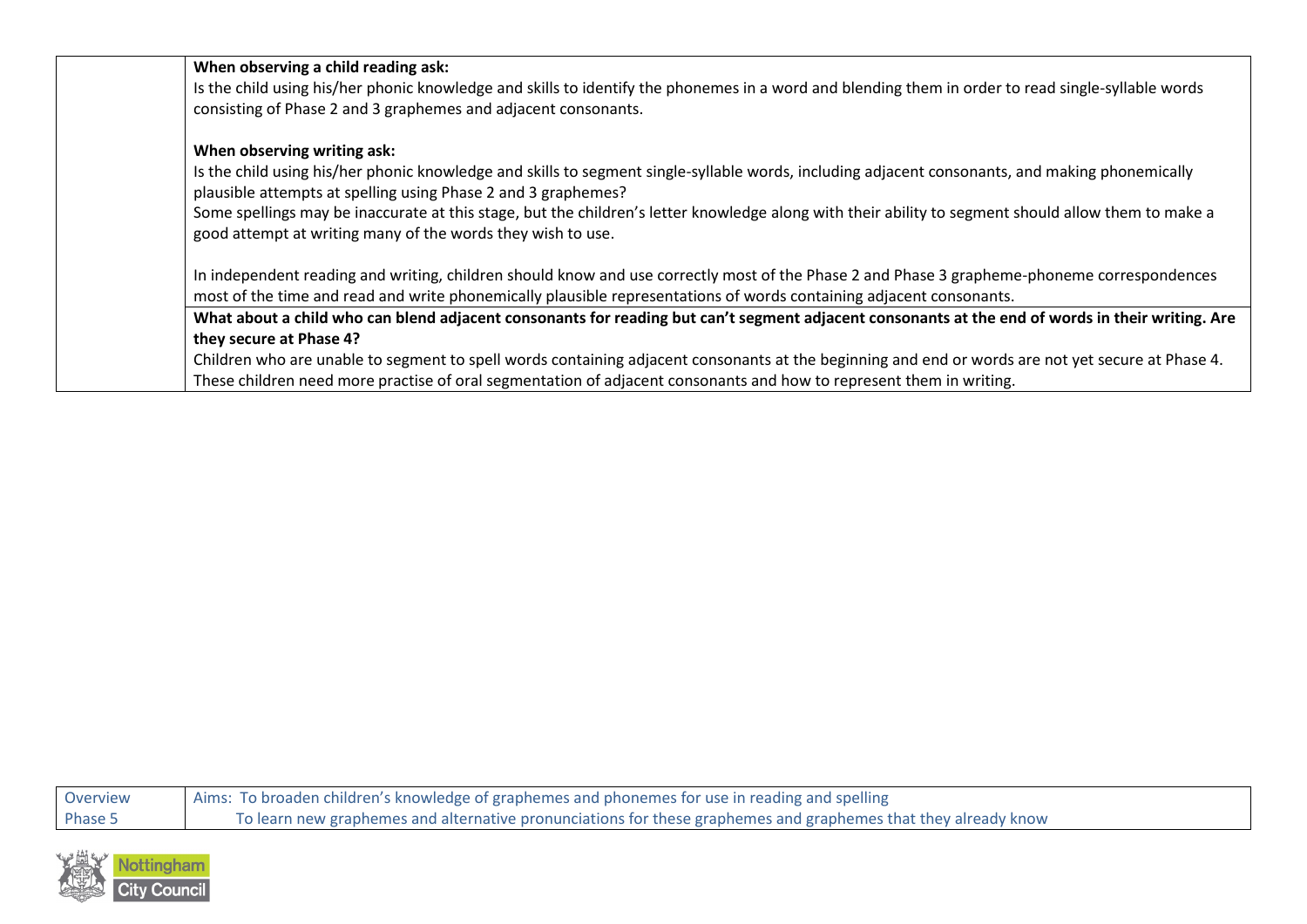|              | To become quicker at recognising graphemes of more than one letters in words and blending the phonemes they represent                    |                               |                                           |
|--------------|------------------------------------------------------------------------------------------------------------------------------------------|-------------------------------|-------------------------------------------|
| Between 30   | When spelling words to learn to choose the appropriate graphemes to represent phonemes and begin to build word-specific knowledge of the |                               |                                           |
| and 34 weeks | spelling of words                                                                                                                        |                               |                                           |
|              |                                                                                                                                          |                               |                                           |
| 5.1          | Long Vowel Families and adding -ing -ed and -er to                                                                                       | <b>Common Exception Words</b> | <b>Example Decodable Words</b>            |
|              | verbs                                                                                                                                    | oh                            | Play may came made brushes pings boy      |
|              |                                                                                                                                          | their                         | first girl author saw paw time shine bone |
|              | Adding -s and-es                                                                                                                         | people                        | stone envelope computer mind find hold    |
|              | 17. sings cows (the suffix may be enunciated as /s/ or /z/)                                                                              | Mr                            | gold he me we she fair bare found window  |
|              | bushes, mixes, pinches (if the ending sounds like /IZ/-ch s                                                                              | Mrs                           | shouted jumped walked kicked reading      |
|              | sh x or $z$ -es is added)                                                                                                                | looked                        | singing kicker thinker                    |
|              | 18. rained (/d/) helped (/t/) started (/i/+/d/) hurting                                                                                  | called                        |                                           |
|              | shouting buzzer kicker                                                                                                                   | asked                         | <b>Compound words</b>                     |
|              | (only adding the suffix -ed and -ing to verbs when there is                                                                              |                               | Carpet bedroom rainbow beehive            |
|              | no change to the root word)                                                                                                              |                               | snowflake lifetime sunflower football     |
|              | Long Vowel Families                                                                                                                      |                               | passport playground                       |
|              | 19. rain day make                                                                                                                        |                               |                                           |
|              | 20. been she heat chief these                                                                                                            |                               |                                           |
|              | 21. night pie kind bike                                                                                                                  |                               |                                           |
|              | 22. coin toy                                                                                                                             |                               |                                           |
|              | 23. coat go toe snow hope                                                                                                                |                               |                                           |
|              | 24. moon music glue blew June                                                                                                            |                               |                                           |
|              | 25. cow out                                                                                                                              |                               |                                           |
|              | 26. for paw launch more                                                                                                                  |                               |                                           |
|              | 27. turn girl her                                                                                                                        |                               |                                           |
|              | 28. chair bear care                                                                                                                      |                               |                                           |
|              |                                                                                                                                          |                               |                                           |
|              | Revisit car and sure                                                                                                                     |                               |                                           |
| 5.2          | Alternative Consonants and suffixes -er and -est to                                                                                      | <b>Common Exception Words</b> | <b>Example Decodable Words</b>            |
|              | adjectives                                                                                                                               | today                         | Highest lowest, taller, lower, brighter   |
|              |                                                                                                                                          | are                           | duller brightest dullest treasure dolphin |
|              | Adding -er and -est                                                                                                                      | here                          | magic white which when                    |
|              | 29. higher lower tallest shortest                                                                                                        | there                         |                                           |
|              | New consonant phoneme                                                                                                                    | where                         |                                           |
|              | 30. measure treasure (/zh/)                                                                                                              |                               |                                           |
|              | Alternative consonant pronunciation                                                                                                      |                               |                                           |
|              | 31. cat cell                                                                                                                             |                               |                                           |

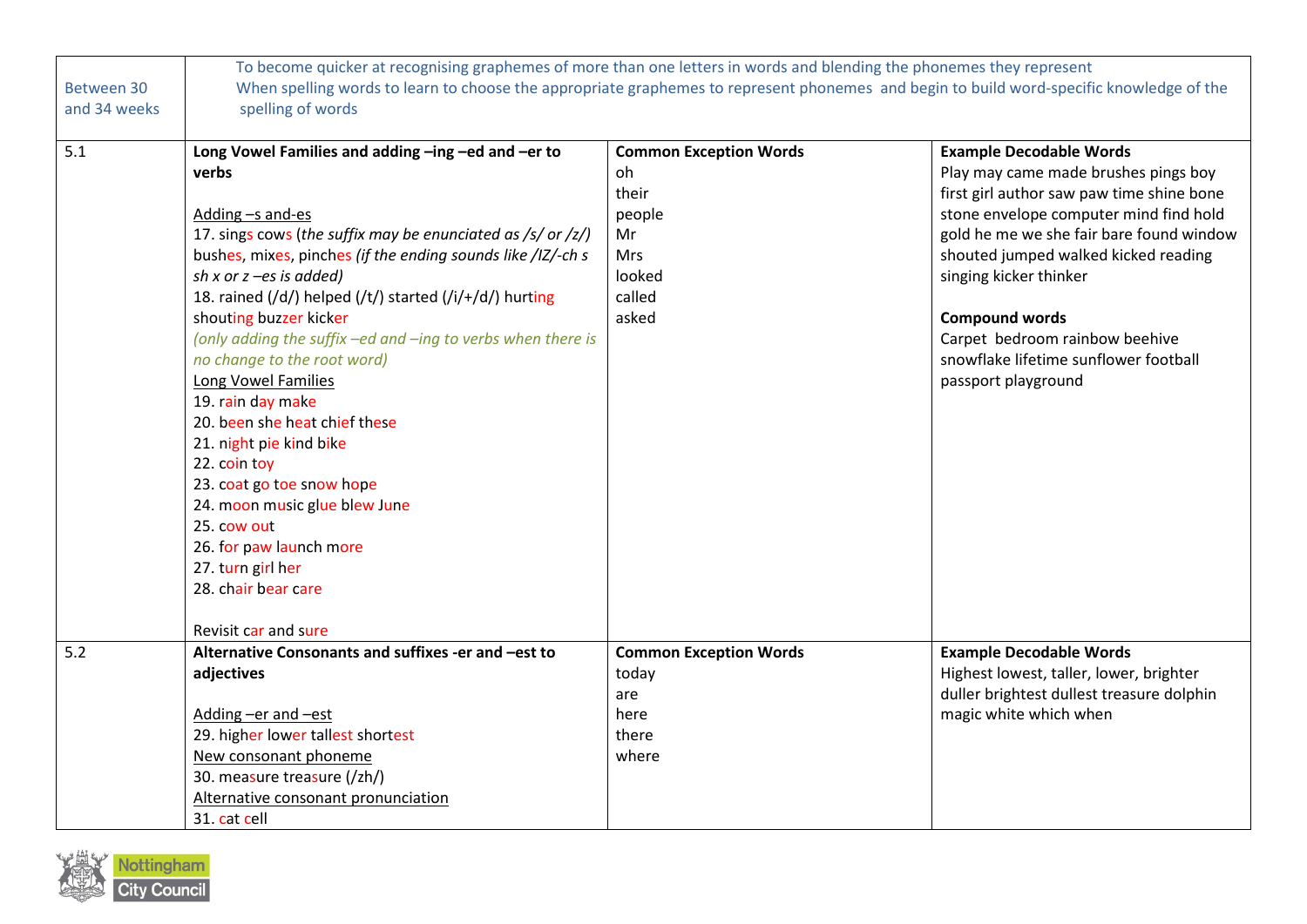|               | 32. get gem                                                                                                             |        |                                            |
|---------------|-------------------------------------------------------------------------------------------------------------------------|--------|--------------------------------------------|
|               | (the letters c and g are frequently enunciated as /s/ and                                                               |        |                                            |
|               | /j/ when followed by the letters e, I and y)                                                                            |        |                                            |
|               | Alternative consonant spelling                                                                                          |        |                                            |
|               | 34. each catch (/ch/ is usually spelt tch if it comes straight                                                          |        |                                            |
|               | after a single vowel sound letter Exceptions rich, which,                                                               |        |                                            |
|               | much, such)                                                                                                             |        |                                            |
|               | 35. went when                                                                                                           |        |                                            |
|               | 36. fix stiff photo (the /f/ is not usually spelt as ph in short                                                        |        |                                            |
|               | everyday words-fat fill fun)                                                                                            |        |                                            |
| 5.3           | Alternative vowels, -ve, prefixes and contractions                                                                      | love   | Unsafe unkind throw flow yet my by try fly |
|               | Prefix un-                                                                                                              | ask    | happy merry fold folder flounder would     |
|               | 37. unsafe undo untie unkind                                                                                            | friend | should bread thread save pave only bacon   |
|               | Alternative vowel pronunciation                                                                                         | school | lady don't can't I'll                      |
|               | 38. cow crow                                                                                                            | house  |                                            |
|               | 39. yes by very                                                                                                         |        |                                            |
|               | 40. fin find hot cold                                                                                                   |        |                                            |
|               | 41. tie field her order                                                                                                 |        |                                            |
|               | 42. out shoulder could you                                                                                              |        |                                            |
|               | 43. at was bead dead                                                                                                    |        |                                            |
|               | Using ve                                                                                                                |        |                                            |
|               | 44. have save gave give (words in English hardly ever end                                                               |        |                                            |
|               | in $v$ so if a words ends in / $v$ / the letter e usually needs to                                                      |        |                                            |
|               | be added after the v)                                                                                                   |        |                                            |
|               | Contractions                                                                                                            |        |                                            |
|               | 45. I'm I'll, we'll don't can't (children should know that the                                                          |        |                                            |
|               | apostrophe represents omitted letters)                                                                                  |        |                                            |
| Assessment    | Give the sound when shown any grapheme that has been taught                                                             |        |                                            |
| By the end of | For any given sound, write the common graphemes<br>$\bullet$                                                            |        |                                            |
| Five children | Apply phonic knowledge as the prime approach to reading and spelling unfamiliar words that are not completely decodable |        |                                            |
| should:       | Read and spell phonically decodable two-syllable and three-syllable words.<br>$\bullet$                                 |        |                                            |
|               | Read automatically common exception words<br>$\bullet$                                                                  |        |                                            |
|               | Accurately spell most common exception words, including the days of the week                                            |        |                                            |
|               | Name all the letters of the alphabet<br>$\bullet$                                                                       |        |                                            |
|               | Know the process of segmenting spoken words into sounds before choosing graphemes to represent the sounds<br>$\bullet$  |        |                                            |
|               | Read words with contractions and know that the apostrophe represents any omitted letters                                |        |                                            |
|               | Read words of more than one syllable that contain taught GPCs                                                           |        |                                            |

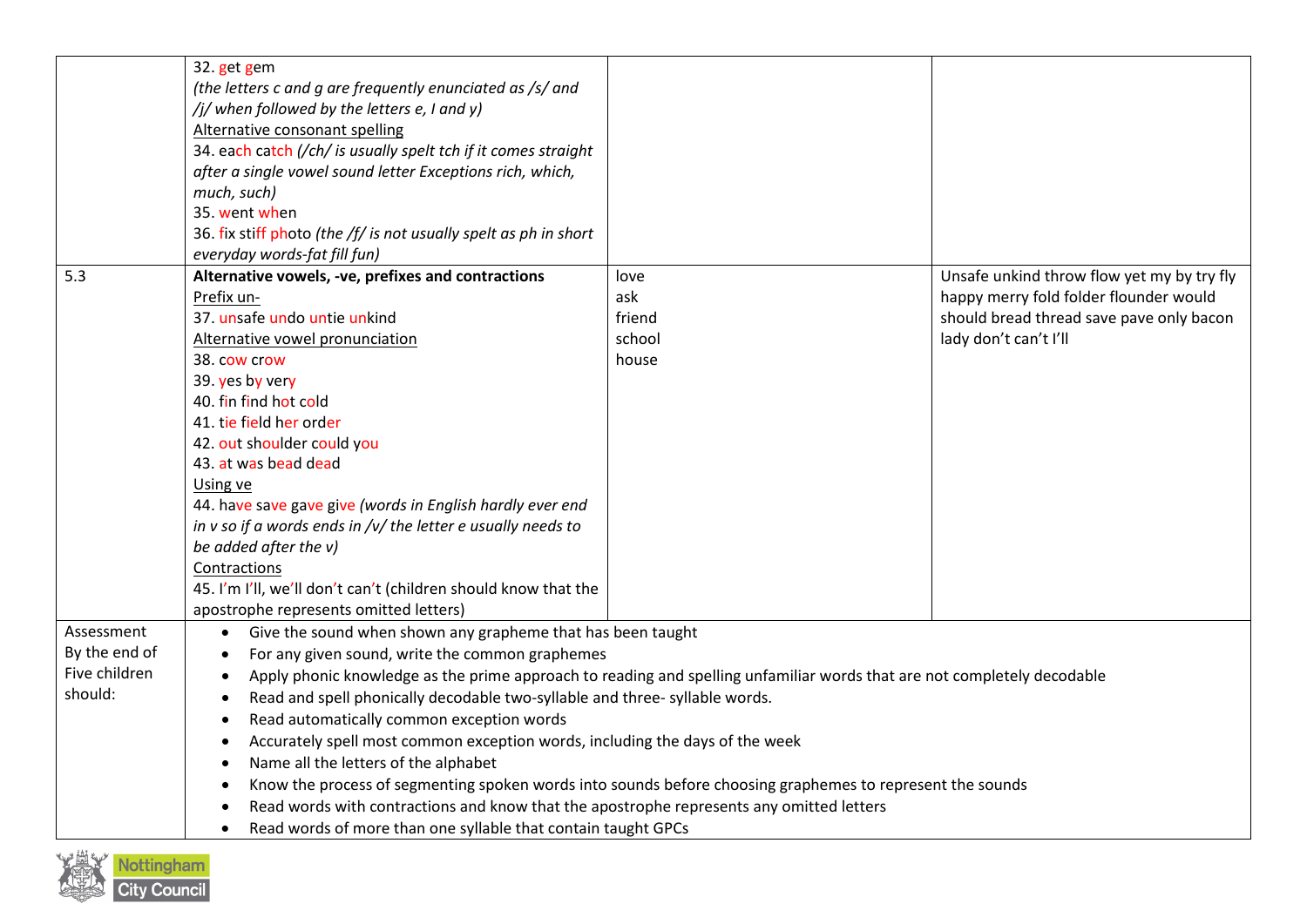| Read aloud accurately books that are consistent with their developing phonic knowledge and that do not require them to use other strategies<br>$\bullet$<br>to work out words |
|-------------------------------------------------------------------------------------------------------------------------------------------------------------------------------|
| Write from memory sentences dictated by the teacher that include words using the GPCs and the common exception words taught so far.<br>$\bullet$                              |
| Evidence: (It is crucial that children have meaningful opportunities to practise, consolidate and extend their skills and knowledge in a range of contexts                    |
| throughout the learning environment)                                                                                                                                          |
| Evidence will come from a variety of different places including:                                                                                                              |
| 'the revisit and review' and 'apply' sections of the discrete phonics teaching                                                                                                |
| Observations of children reading in the environment                                                                                                                           |
| Shared reading                                                                                                                                                                |
| Shared writing                                                                                                                                                                |
| <b>Guided reading</b>                                                                                                                                                         |
| Guided writing sessions                                                                                                                                                       |
| Child initiated activities -these will really help to confirm any observations made in more adult led situations and tell you what the child is capable of                    |
| independently.                                                                                                                                                                |
| Independent writing assessments (cold tasks-completed at the start of a unit of work and hot tasks-completed at the end when children have been                               |
| taught and had a chance to plan their writing)                                                                                                                                |
| When observing a child reading ask:                                                                                                                                           |
| Is the child applying his/her phonic knowledge, including knowledge of alternative pronunciations, as the prime approach to reading unfamiliar words,                         |
| including those that are not completely decodable?                                                                                                                            |
| When observing writing ask:                                                                                                                                                   |
| Is the child applying his/her phonic knowledge and skills in writing unfamiliar words, including those that are not fully decodable and is he/she                             |
| beginning to consider correct spelling choices?                                                                                                                               |
|                                                                                                                                                                               |
| Some spellings may be inaccurate at this stage, but children's knowledge of graphemes, along with their ability to segment, should allow them to make                         |
| a good attempt at writing most of the words which they wish to use.                                                                                                           |
|                                                                                                                                                                               |
| What graphemes do children need to be able to read to be secure at Phase 5?                                                                                                   |
| Children should be able to give the sound for the graphemes they have learnt and also any alternative pronunciations where appropriate.                                       |
| How many graphemes do children need to know for each phoneme?                                                                                                                 |
| Children should have been introduced to all common alternative spellings for each phoneme by the end of Phase 5. They should be able to write the                             |
| common graphemes (though not necessarily all the rare alternatives) in independent writing and should be able to offer a common alternative, based                            |
| on their growing knowledge of spelling choices, when prompted by an adult.                                                                                                    |
| Do children have to spell correctly to be secure at Phase 5?                                                                                                                  |
| Children's spelling should be phonemically plausible by the end of Phase 5, for example 'a noyzy trane at the stayshun' for 'a noisy train at the station'.                   |
| Some unconventional spellings are to be expected while children are learning the correct spellings for an ever-increasing number of common words.                             |

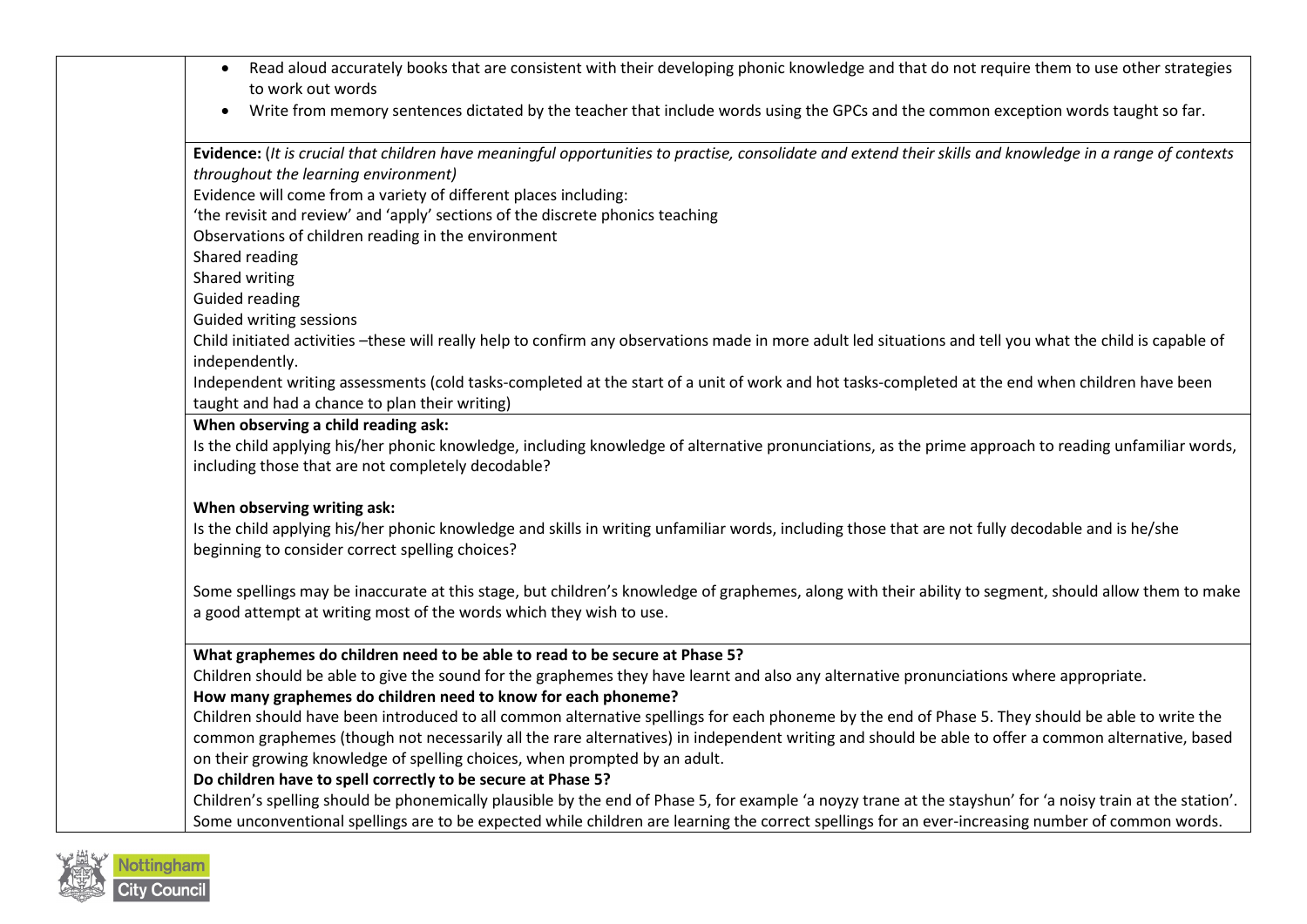| Overview        | Aim: For children to become fluent readers and spellers                                                                                           |
|-----------------|---------------------------------------------------------------------------------------------------------------------------------------------------|
| Phase 6         | To be able to add the suffixes -ed,- ing, -er, -est, -y, -en, -ful, -ly, -ment, -ness to words where changes to the root word are needed          |
|                 | (By the beginning of Phase 6 children should know most of the common grapheme-phoneme correspondences . They should be able to read hundreds of   |
| Between 30 - 34 | words, doing this in three ways: 1) reading the words automatically if they are very familiar 2) decoding them quickly and silently because their |
| weeks           | sounding and blending is routine and is now well established 3) decoding them aloud)                                                              |

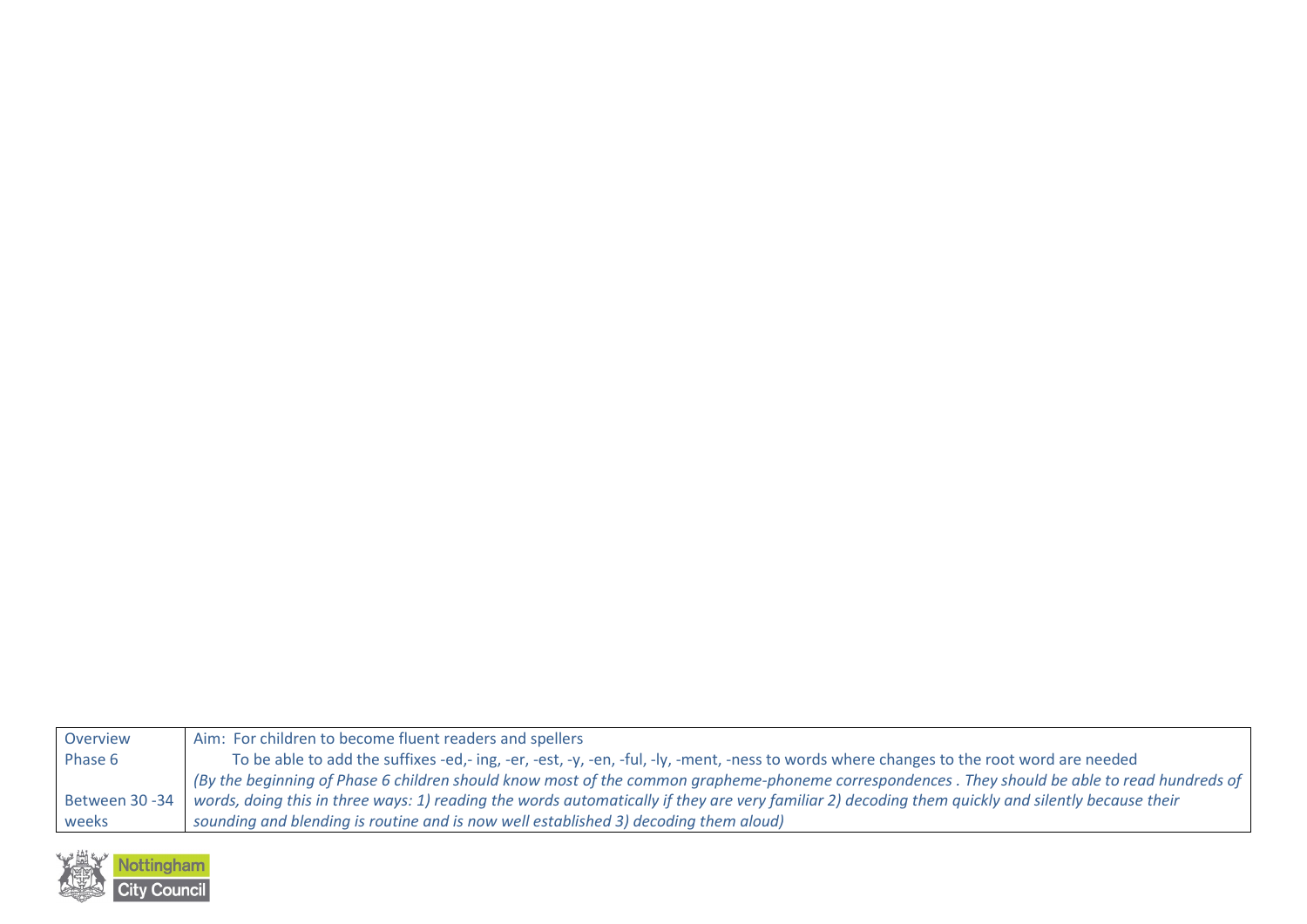| 6.1 | New Spelling Patterns (also a chance to revise previously<br>taught GPCs)<br>46. badge age gem (The letter j is never used for the<br>/d3/ sound at the end of English words and is<br>sometimes spelt as g elsewhere in words before e, i<br>and $y)$<br>47. race (The /s/ sound spelt c before e, i and y)<br>48. knock, gnat<br>49. write<br>50. table (the most common spelling for this sound at<br>the end of words) camel (the -el spelling is using after<br>m, n, r,s,v,w and more often than not after s)<br>51. metal (not many nouns end in -al but many adjectives<br>do)<br>52. pencil (not many words that end in il)<br>53. cry (this is the most common spelling for the $/aI$<br>sound at the end of words)<br>54. ball (The /2:/ sound ('or') is usually spelt as a before<br>$I$ and $II$ )<br>55. other (The /^/ sound spelt o)<br>56. want quantity (a is the most common spelling for<br>the $\frac{1}{2}$ ('hot') sound after w and qu)<br>57. work (The sound spelt or after w /3:/)<br>58. war (The sound spelt ar after w $(2:')$<br>59. station | <b>Common Exception Words</b><br>door<br>poor<br>because<br>find<br>kind<br>behind<br>wild<br>climb<br>most<br>only<br>both<br>old<br>every<br>everybody<br>many<br>clothes<br>whole<br>sugar<br>could<br>would<br>should<br>people<br>water<br>great<br>steak<br>break<br>Christmas<br>parents | <b>Example Decodable Words</b><br>Edge bridge fudge age huge change village<br>giant energy giraffe ice cell city know knee<br>gnaw wrote wrong wrap apple bottle little<br>tunnel squirrel pedal animal nostril dry,<br>July call talk always mother brother donkey<br>monkey watch wander worm word<br>towards |
|-----|-----------------------------------------------------------------------------------------------------------------------------------------------------------------------------------------------------------------------------------------------------------------------------------------------------------------------------------------------------------------------------------------------------------------------------------------------------------------------------------------------------------------------------------------------------------------------------------------------------------------------------------------------------------------------------------------------------------------------------------------------------------------------------------------------------------------------------------------------------------------------------------------------------------------------------------------------------------------------------------------------------------------------------------------------------------------------------|-------------------------------------------------------------------------------------------------------------------------------------------------------------------------------------------------------------------------------------------------------------------------------------------------|------------------------------------------------------------------------------------------------------------------------------------------------------------------------------------------------------------------------------------------------------------------------------------------------------------------|
| 6.2 | <b>Adding suffixes</b>                                                                                                                                                                                                                                                                                                                                                                                                                                                                                                                                                                                                                                                                                                                                                                                                                                                                                                                                                                                                                                                      | <b>Common Exception Words (to the spelling</b>                                                                                                                                                                                                                                                  | <b>Example Decodable Words</b>                                                                                                                                                                                                                                                                                   |
|     | 60. flies (y is changed to an I before -es is added)                                                                                                                                                                                                                                                                                                                                                                                                                                                                                                                                                                                                                                                                                                                                                                                                                                                                                                                                                                                                                        | rules)                                                                                                                                                                                                                                                                                          | Flies babies tries hiking taking hoped liked                                                                                                                                                                                                                                                                     |
|     | adding -ed, -ing, -er, and -est to a root words ending in -y                                                                                                                                                                                                                                                                                                                                                                                                                                                                                                                                                                                                                                                                                                                                                                                                                                                                                                                                                                                                                | mixing                                                                                                                                                                                                                                                                                          | waved ruder rudest patting humming                                                                                                                                                                                                                                                                               |
|     | (the y is changed to an i but not before -ing except skiing                                                                                                                                                                                                                                                                                                                                                                                                                                                                                                                                                                                                                                                                                                                                                                                                                                                                                                                                                                                                                 | mixed                                                                                                                                                                                                                                                                                           | dropping dropped sadder saddest runner                                                                                                                                                                                                                                                                           |
|     | and taxiing)                                                                                                                                                                                                                                                                                                                                                                                                                                                                                                                                                                                                                                                                                                                                                                                                                                                                                                                                                                                                                                                                | boxer                                                                                                                                                                                                                                                                                           | runny enjoyment sadness careful playful                                                                                                                                                                                                                                                                          |

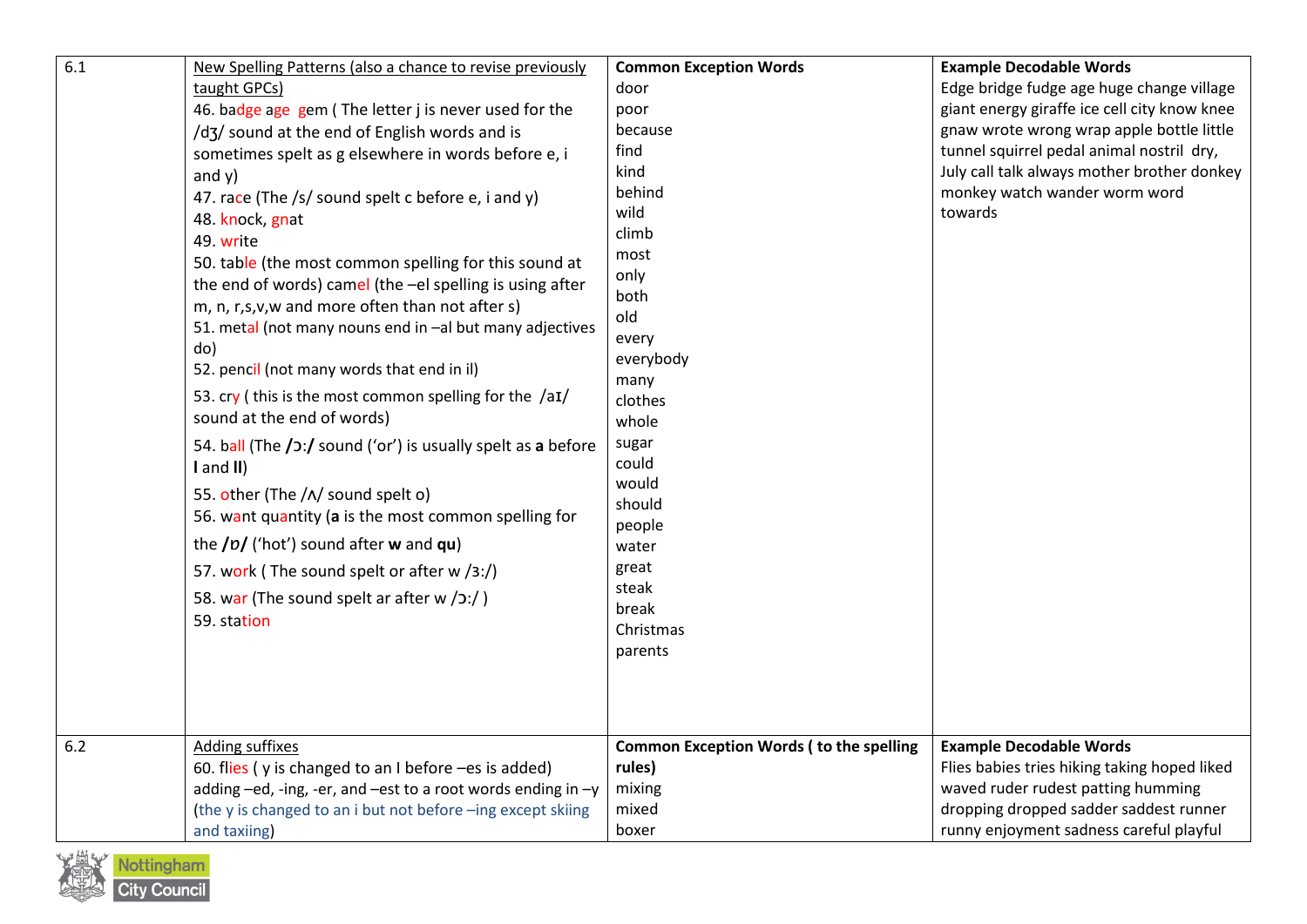|               | 61. adding $-e$ d, -ing, -er, $-e$ st and $-y$ to words ending in $-$                                                                                              | sixes    | merriment happiness don't wouldn't |  |  |
|---------------|--------------------------------------------------------------------------------------------------------------------------------------------------------------------|----------|------------------------------------|--|--|
|               | e with a consonant before it (the $-e$ is dropped before                                                                                                           | being    | shouldn't                          |  |  |
|               | adding the a suffix starting with a vowel-exception being)                                                                                                         | argument |                                    |  |  |
|               | 62. adding -ed, -ing, -er, -est and -y to words of 1                                                                                                               |          |                                    |  |  |
|               | syllable ending in a single consonant letter after a single                                                                                                        |          |                                    |  |  |
|               | vowel letter (the last of the root word is doubled-                                                                                                                |          |                                    |  |  |
|               | exception x)                                                                                                                                                       |          |                                    |  |  |
|               | 63. adding the suffixes -ment, -ness, -ful, -less and -ly (if a                                                                                                    |          |                                    |  |  |
|               | suffix starts with a consonant letter, it is added straight                                                                                                        |          |                                    |  |  |
|               | to most root words without any change to the last letter                                                                                                           |          |                                    |  |  |
|               | of those words-exceptions argument and root words                                                                                                                  |          |                                    |  |  |
|               | ending in y if the root word has more than one syllable)                                                                                                           |          |                                    |  |  |
|               | Contractions                                                                                                                                                       |          |                                    |  |  |
|               | 64. can't don't didn't hasn't couldn't it's I'll                                                                                                                   |          |                                    |  |  |
|               | Possessive Apostrophe                                                                                                                                              |          |                                    |  |  |
|               | 65. the man's (singular nouns)                                                                                                                                     |          |                                    |  |  |
|               | Homophones and near-homophones                                                                                                                                     |          |                                    |  |  |
|               | 66. A homophone is a word that sounds like another                                                                                                                 |          |                                    |  |  |
|               | word, but has a different spelling and meaning e.g.                                                                                                                |          |                                    |  |  |
| Assessment    | here/hear                                                                                                                                                          |          |                                    |  |  |
| By the end of | Apply phonic knowledge and skills as the route to decode words until automatic decoding has become embedded and reading is fluent<br>$\bullet$                     |          |                                    |  |  |
| Six children  | Read accurately by blending the sounds in words that contain the graphemes taught so far, especially recognising alternative sounds for<br>$\bullet$<br>graphemes. |          |                                    |  |  |
| should:       | Read accurately words of two or more syllables that contain the same graphemes that have been taught so far<br>$\bullet$                                           |          |                                    |  |  |
|               | Read words containing common suffixes<br>$\bullet$                                                                                                                 |          |                                    |  |  |
|               | Read further common exception words, noting unusual correspondences between spelling and sound and where these occur in the word                                   |          |                                    |  |  |
|               | $\bullet$<br>Read most words quickly and accurately, without overt sounding and blending when they have been frequently encountered<br>$\bullet$                   |          |                                    |  |  |
|               | Read aloud books closely matched to their improving phonic knowledge, sounding out unfamiliar words accurately and without undue<br>$\bullet$                      |          |                                    |  |  |
|               | hesitation                                                                                                                                                         |          |                                    |  |  |
|               | Re-read books to build up fluency and confidence in word reading<br>$\bullet$                                                                                      |          |                                    |  |  |
|               | Segment spoken sounds into phonemes and represent these by graphemes, spelling many correctly<br>٠                                                                 |          |                                    |  |  |
|               | Be able to spell more common exception words<br>٠                                                                                                                  |          |                                    |  |  |
|               | Be able to spell words with contracted forms<br>٠                                                                                                                  |          |                                    |  |  |
|               | Add suffixes to spell longer words<br>٠                                                                                                                            |          |                                    |  |  |
|               | Write from memory simple sentences dictated by the teacher that include words using the GPCs, common exception words and punctuation<br>$\bullet$                  |          |                                    |  |  |
|               | taught so far                                                                                                                                                      |          |                                    |  |  |